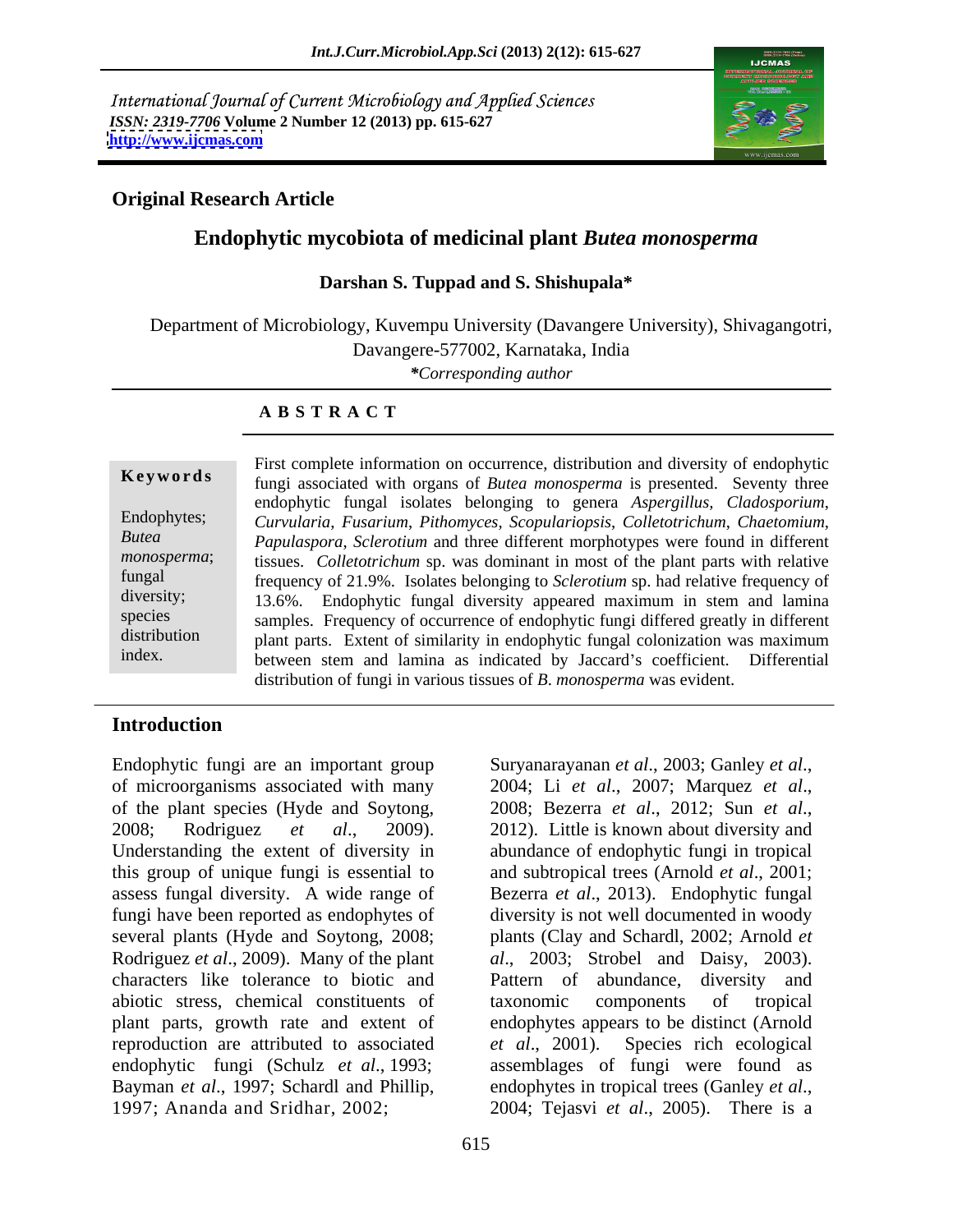need to study endophyte diversity of plant parts were obtained from apparently different tropical plant species (Arnold and healthy trees without any observable Lutzoni, 2007). Medicinal plants have disease symptoms and brought to been recognized as great deposits of laboratory in polythene bags. The plant endophytic fungi (Huang *et al*., 2008; samples were separately washed in Kumar and Hyde, 2004; Strobel *et al.*, <br>
2004; Kumar *et al.*, 2005; Tejasvi *et al.*, samples were processed for isolation of<br>
2007). These fungi have been recorded to endophytic fungi within 10 hrs of produce bioactive compounds which originally thought to be of plant origin (Stierle *et al*., 1993; Strobel *et al*., 2004). *Butea monosperma* (Lam.) Taub. is a medicinal tree, renowned for its various From the sampled plant material, different therapeutic value (Rao, 2000). Different parts like root, stem, petiole, lamina, parts of *B. monosperma* are used to treat flower and fruit were separated. The plant flatulence, diarrhea, dysentery, rectal parts were cut into small pieces of about diseases, wounds, skin diseases, boils and 10 mm. For isolation of endophytic fungi, tumors (Prajapathi *et al*., 2003; Sumitra *et*  one of the recommended procedures was *al*., 2005; Chokchaisiri *et al*., 2009; followed (Schulz *et al*., 1993). Briefly, all Sharma and Deshwal, 2011). In spite of the parts were separately treated with 70% wide medicinal uses of *B. monosperma*, no extensive attempts have been made to sterile distilled water. They were treated characterize its fungal endophytes. The medicinal value of such plants may be due to endophytic fungi. Detection of endophytes in such plants is a prerequisite ethanol treatment for 30 sec. Further, they to explore for possible bioactive were repeatedly rinsed in sterile distilled compound producer. Hence, a detailed investigation was carried out in order to isolate and identify endophytic fungi from Effectiveness of surface sterilization *B. monosperma*. This paper reports protocol was determined by placing an occurrence of endophytic fungi in different imprint of the surface sterilized plant part

shrubby regions of Davangere University fungal colonies. The fungal hyphae campus (14° 23′ 32″ N; 75° 57′ 46″ E), emerging exclusively from the plant parts and Bhadravathi (13 $\degree$  56' 18" N; 75 $\degree$  47' 30" E), Karnataka, India. Representative

disease symptoms and brought to running tap water and air dried. The samples were processed for isolation of endophytic fungi within 10 hrs of collection.

## **Isolation of endophytic fungi**

the parts were separately treated with 70% ethanol (v/v) for one minute and rinsed in with sodium hypochlorite (4% available chlorine) for three minutes, rinsed in sterile distilled water followed by 70% water.

parts of the plant. on sterile potato dextrose agar (PDA) **Materials and Methods** *al*., 2008). The plant parts were then **Plant material** or malt extract agar (MEA) media Moderately grown  $(3 - 5.5 \text{ m height})$  For each of the plant part a minimum of 75 *Butea monosperma* trees were used to pieces were placed. All the plates were assess endophytic mycobiota. The incubated at 25-30°C for 15-20 days and sampled trees were present in dry and observed periodically for the growth of Channagiri ( $14^{\circ}$  00'  $49''$  N;  $75^{\circ}$  54'  $19''$  E) were sub-cultured onto PDA slants for Effectiveness of surface sterilization medium (Schulz *et al*., 1998; Marquez *et*  placed separately in Petri plates with PDA containing chloramphenicol (200 mg/l). fungal colonies. The fungal hyphae emerging exclusively from the plant parts establishing pure cultures.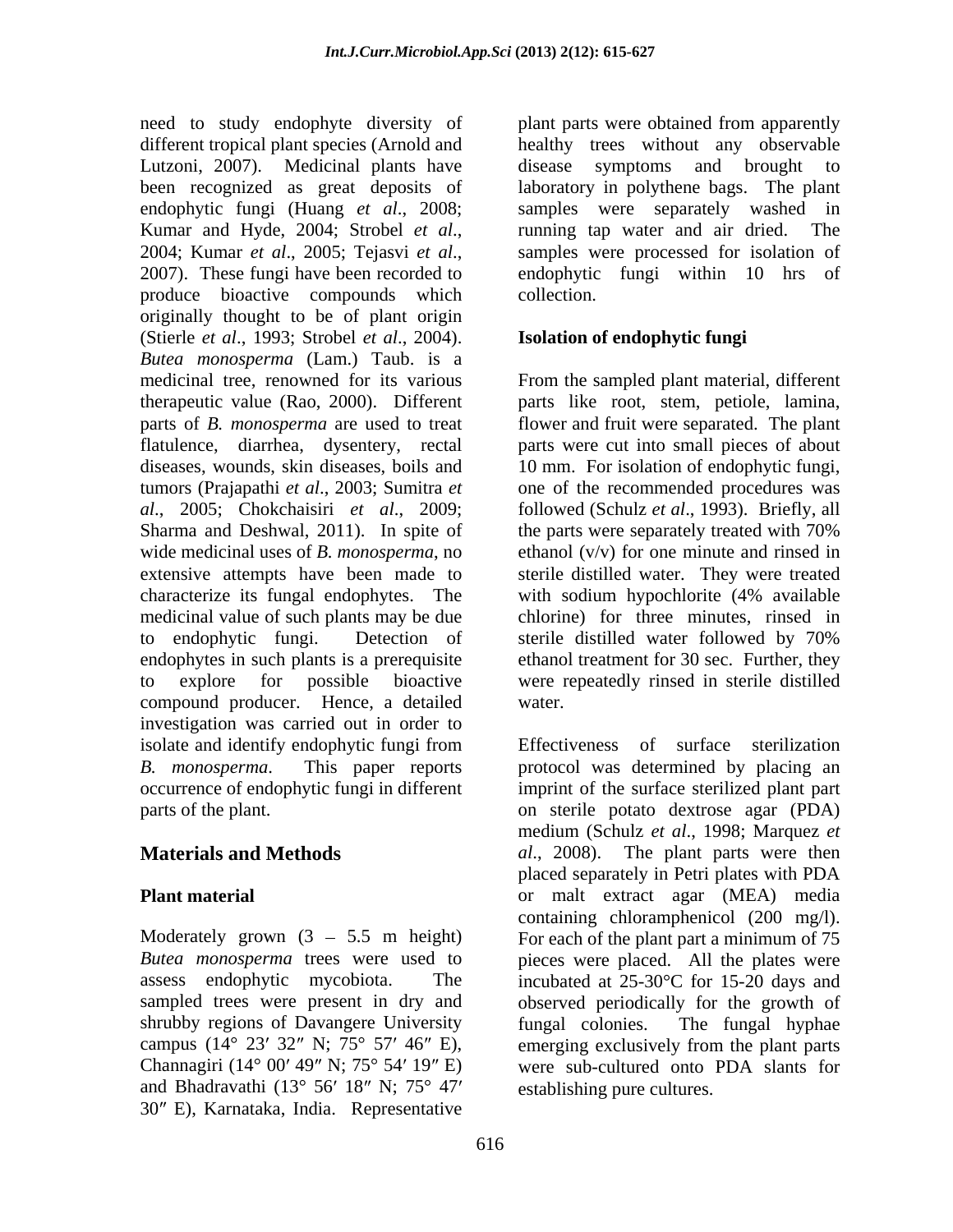Endophytic fungal isolates from *Butea*  particular plant part. The frequency of monosperma were inoculated on potato occurrence (%) was calculated as number dextrose agar medium separately and of each plant part colonized by specific incubated for 8-10 days. The plates were observed for fungal growth and colony plant part plated x 100. Paired t test was morphology. Slide culture technique was performed to compare frequency of followed to prepare microscopic slides of occurrence of endophytic fungi in different fungi using potato carrot agar medium parts of B. monosperma (Ananda (Benson, 1994). In some cases, to induce and Sridhar, 2002). sporulation of fungi, grass leaves on water<br>
agar notato agar notato carrot agar and<br>
Endophytic infection rate signifies agar, potato agar, potato carrot agar and modified Czapek Dox agar (CZA) medium with cellulose and pectin separately as sole carbon source were used (Srinivasan *et al.*,<br>1971; Kumar and Hyde, 2004). The slides segments colonized by endophytic fungi were observed for microscopic features of divided by total number of segments<br>mycelia shape of conidia and arrangement screened x 100 (Suryanarayanan *et al.*, mycelia, shape of conidia and arrangement<br>of conidia on conidion bore using a 2000). Isolation rate indicates the percent of conidia on conidiophore using a binocular compound microscope of fungal isolates obtained from total plant (Olympus CH20 i). Endophytic fungal isolates were identified by comparing their cultural characteristics and microscopic features (Thom and Raper, 1945; Benoit and Mathur, 1970; Ellis, 1971; Barnett and Hunter, 1972; Booth, 1977; Domsch *et al.*,<br>1980; Sutton, 1980; Hawksworth *et al.*, Simpson and Shannon diversity indices<br>1995; Larone, 1995; Leslie and were calculated using the formula, Summerell, 2006; <http://www.index> Simpson diversity index=1-  $\sum$  (ni/n)<sup>2</sup>, fungorum.org/names/names.asp). Shannon diversity index=  $-\sum$  {(ni/n) x

The extent of colonization of various endophytic fungi in different parts of et al., 2012). Species distribution index<br>Butea monosperma was assessed by denotes percentage association of *Butea monosperma* was assessed by considering different parameters. Relative abundance (%) of each endophytic fungal species was calculated as number of isolates of each endophytic fungal species by the divided by total number of endophytic  $100$ . divided by total number of endophytic fungal isolates <sup>x</sup> <sup>100</sup> (Kharwar *et al*., 2008). For assessment of tissue specificity, association of each isolate with each other to establish tissue affinity of respect to total number of sampled plant endophytic fungi in  $B$ . monosperma. respect to total number of sampled plant endophytic fungi in *B. monosperma.*<br>narts was considered. The frequency of Comparison between different parts of the parts was considered. The frequency of

**Identification of endophytic fungi** *CONDER CONTREGALES CONTREGALES EXTENT* **OF OCCURREGALISTS OF OCCURREGALISTS OF OCCURREGALISTS OF OCCURREGALISTS OF OCCURREGALISTS OF OCCURREGALISTS OF OCCURREGALISTS OF OCCURREGALISTS** for a specific fungus with respect to fungus divided by total number of each parts of *B. monosperma* (Ananda and Sridhar, 2002).

> Endophytic infection rate signifies percentage of plant segments infected by endophytic fungi. Endophytic infection rate (%) was calculated as total number of segments colonized by endophytic fungi divided by total number of segments screened <sup>x</sup> <sup>100</sup> (Suryanarayanan *et al*., 2000). Isolation rate indicates the percent parts plated. It is calculated as total number of endophytic fungal isolates obtained divided by total number of segments screened x 100 (Kumar and Hyde, 2004).

**Data analysis** isolates in particular part of the plant and Simpson and Shannon diversity indices were calculated using the formula, Simpson diversity index= $1-\sum (\text{ni/n})^2$ ,<br>Shannon diversity index=  $-\sum (\text{ni/n})$  x  $ln(ni/n)$ , where "n" is the total number of "ni" is the number of individuals of the taxon 'i' (Ananda and Sridhar, 2002; Sun *et al.*, 2012). Species distribution index denotes percentage association of endophytic fungal species with respect to each plant part screened. It is calculated as total number of species isolated divided by total number of segments screened x 100.

> Individual plant parts were compared with each other to establish tissue affinity of endophytic fungi in *B. monosperma*. Comparison between different parts of the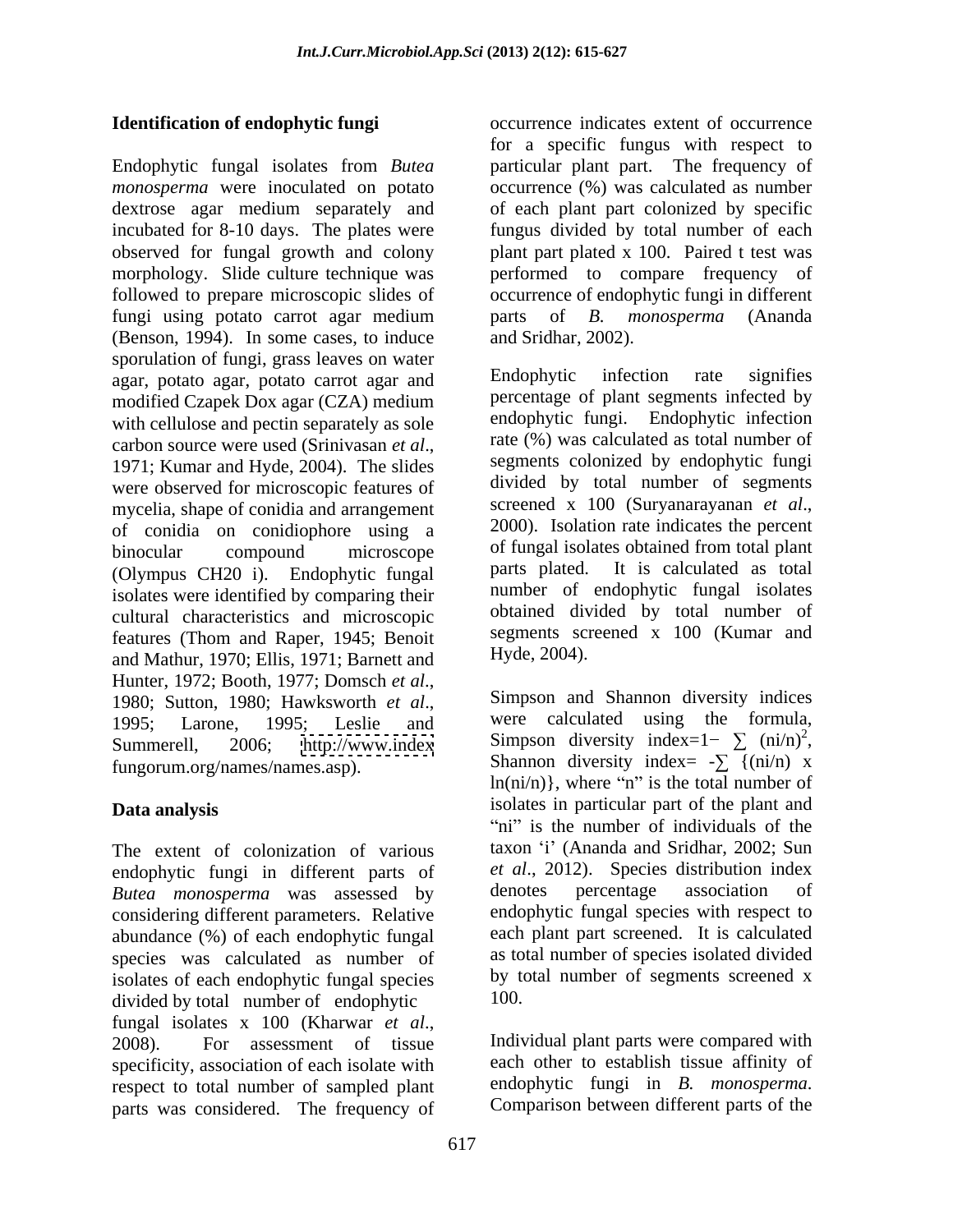plant part alone. 'c' is the number of specific fungal species in both the plant source but not on PDA. Pithomyces A dendrogram was constructed with the Jaccard's coefficients, using Unweighted

Fungal growth was not observed on PDA structures (Fig. 1a) which hardly stained<br>medium with imprints of plant parts with cotton blue. Morphotype 2 had medium with imprints of plant parts with cotton blue. indicating effective surface sterilization different plant parts plated on both PDA and MEA media. Some of the plant parts were able to provide more than one fungal isolates. A total of 73 endophytic fungal isolates were obtained from 506 plant plates at 27° C in dark for 30 days.<br>
parts of *Butea monosperma*. Occurrence Conidiophore was short, hyaline, parts of *Butea monosperma*. Occurrence Conidiophore was of endophytic fungi in different plant parts and their relative abundance are shown in Table 1. Among the endophytic fungal micrometers in length (Fig 1b). The isolates obtained. 10 isolates (13.7%) colony of Morphotype 3 on PDA medium isolates obtained, 10 isolates (13.7%) colony of Morphotype 3 on PDA medium<br>belonged to Basidiomycota (anamorphic was white, wrinkled and verruculose. belonged to Basidiomycota (anamorphic was white, wrinkled and verruculose.<br>Sclerotium sp. Tode) and 63 isolates Hyphae were thin, hyaline, septate and *Sclerotium* sp. Tode) and 63 isolates (86.3%) belonged to Ascomycota (two branched. Conidiophores were isolates of Sordariomycetes – *Chaetomium* hyaline, aseptate, unbranched isolates of Sordariomycetes *Chaetomium immersa* Hotson, 39 of anamorphic Hyphomycetes *Aspergillus fumigatus* Fresen, *A. sydowii* Bainier and Sartory, *Cladosporium* sp., *Curvularia lunata* (Wakker) Boedijn, *Fusarium solani* (Mart.) Sacc., *F. sterilihyphosum* Britz, Marasas and M.J. Wingf., *F. verticillioides* (Sacc.) Nirenberg, *Pithomyces chartarum* (Berk. and M.A. Curtis) M.B. Ellis,

plant was made by calculating Jaccard's Scopulariopsis canadensis F.J. Morton  $coefficient (S_j)$  using the formula and G. Sm., Morphotype 2 and  $Sj = a/(a+b+c)$ , where, 'a' is the number of Morphotype 3, 16 isolates of anamorphic species present in both plant parts. 'b' is Coelomycetes – Colletotrichum sp. Corda the number of species restricted to one and six isolates of Morphotype 1. species restricted to other plant part alone. conidial production on modified CZA This was based on presence or absence of containing pectin/cellulose as sole carbon parts compared (Kumar and Hyde, 2004). *chartarum* sporulated well on grass leaves *Curvularia lunata* isolates showed copious source but not on PDA. *Pithomyces* and potato agar.

Pair-Group Method with Arithmetic mean Thirteen isolates belonging to three (UPGMA) software, *ver*. 4.0 different morphotypes are shown in figure [\(http://www.genomes.uvr.cat/UPGMA](http://www.genomes.uvr.cat/UPGMA)). 1. Morphotype 1 showed initially grey **Results and Discussion** medium. Thin, brown, septate, branched protocol. Fungi started emerging from turned to creamish-pale brown with puffy *crispatum* Fuckel and *Papulaspora*  colony and profuse growth on PDA hyphae showed dark brown thick walled structures (Fig. 1a) which hardly stained with cotton blue. Morphotype 2 had initially off-white coloured colony later turned to creamish-pale brown with puffy growth on PDA medium. Hyphae were thick, pale brown coloured, branched, septate with thick wall layer. It sporulated on PDA medium after incubating the plates at 27° C in dark for 30 days. Conidiophore was short, hyaline, unbranched, bearing single, round, aseptate, black coloured conidia of 5-6 micrometers in length  $(Fig 1b)$ . colony of Morphotype 3 on PDA medium was white, wrinkled and verruculose. Hyphae were thin, hyaline, septate and Conidiophores were thin, hyaline, aseptate, unbranched and phialidic. Conidia were symbiform, holoblastic, hyaline, aseptate, chain of conidia in basipetal succession. Size of a conidium was 3-4 micrometers in length (Fig. 1c).

> Maximum number of isolates (16) belonged to *Colletotrichum* sp. showing highest relative frequency of 21.9%. This fungus was found to be distributed in all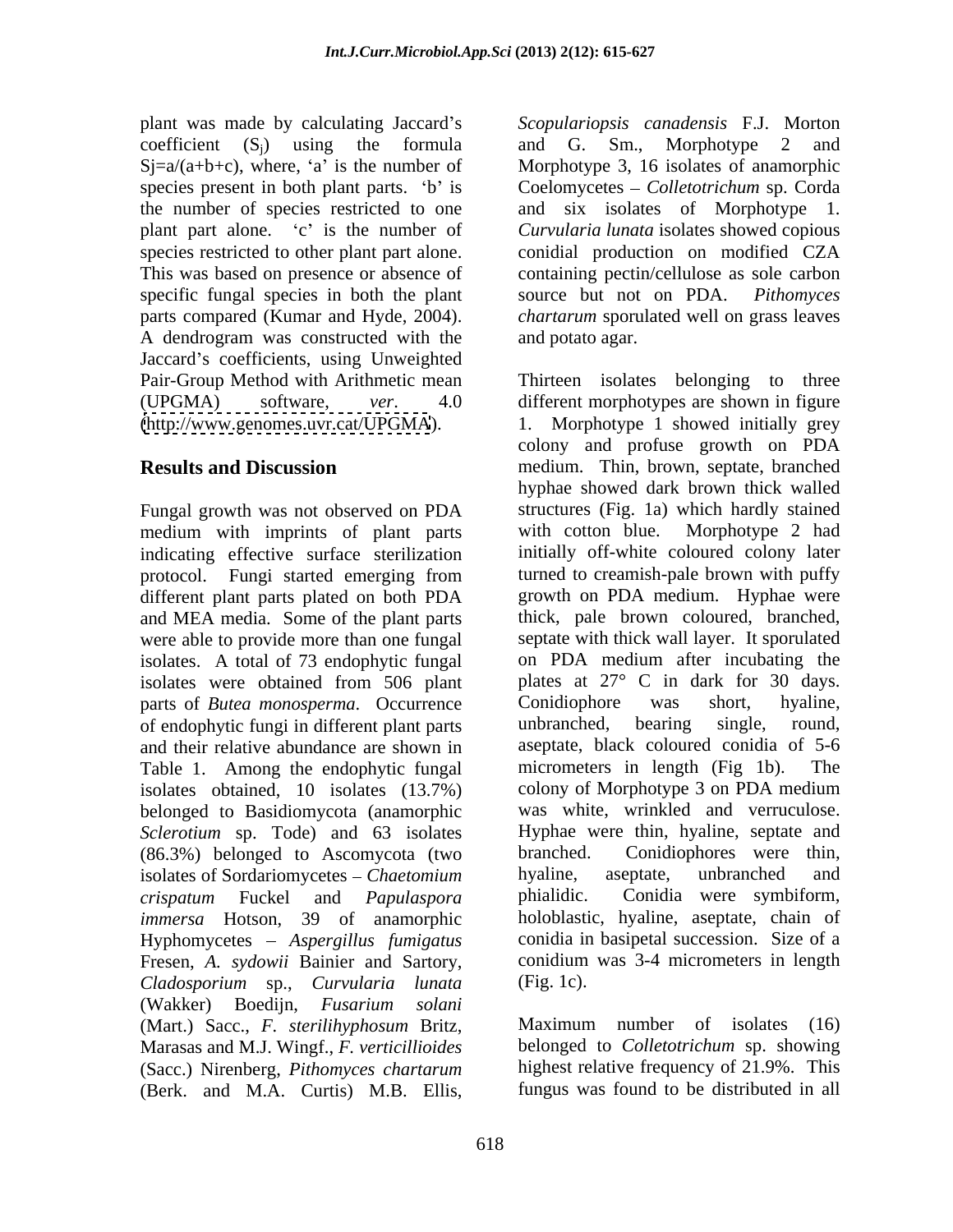the plant parts, tested except flower and isolate. All the fungal isolates found in fruit. Eight isolates of *Colletotrichum*, petiole showed 1.2% frequency of were obtained from stem only. Ten cocurrence. In case of lamina, the isolates of *Sclerotium* sp. were found frequency of occurrence of individual distributed between stem, petiole and lamina samples showing the relative

Among the different endophytic fungi, (p=0.0249), stem-flower (p=0.0186), *Colletotrichum* sp. and *Curvularia* sp. lamina-petiole (p=0.0234) and laminawere found to be associated with most of flower  $(p=0.0117)$ . No significant the trees sampled. Maximum number of difference was observed in frequency of endophytic fungal isolates were obtained occurrence of endophytic fungi in stemfrom stem (27 isolates), followed by lamina (p=0.7588), root-stem (p=0.0866), lamina (25 isolates). The flower segments  $\qquad \qquad$  root-petiole  $(p=0.6051)$ , root-lamina yielded only three isolates. Two isolates among them belonged to *Pithomyces chartarum* and the other isolate was Relative distribution and diversity of Morphotype- 2. Interestingly, fungi like endophytic fungi in different plant parts *A*. *fumigatus*, *Cladosporium* sp., *Fusarium*  was assessed (Table 3). In the present *solani* and *Papulaspora immersa* were investigation, fungal endophytes were singletons, found to be associated obtained from only 65 segments out of 506 exclusively with roots of *B. monosperma*. Likewise, *Chaetomium crispatum* was exclusively associated with petiole sample rate of 12.8% and total isolation rate of only. The fruit samples did not yield any 14.4%. Endophytic infection rate (26.7%) endophytic fungi. and Isolation rate (31.3%) were found to

Frequency of occurrence of each Simpson diversity index was noticed in endophytic fungal species in different petiole (0.87). Maximum Shannon parts of *B. monosperma* is shown in Table diversity index of 2.08 was observed in 2. Total frequency of occurrence ranged lamina. The total Simpson and Shannon between 0.0 - 3.1%. However, the values diversity indices of *B. monosperma* was were different for various plant parts studied. In stem, highest frequency of occurrence 9.3% was shown by Distribution of endophytic fungal species *Colletotrichum* sp. The same fungus also showed highest total frequency of occurrence (3.1%) even when all the plant stem and lamina showed highest species<br>distribution index. Least number of parts were considered. In case of root, maximum frequency of occurrence (3.9%) was noticed with respect to Morphotype 1

petiole showed 1.2% frequency of occurrence. In case of lamina, the fungal species ranged between 1.1 - 5.8%.

frequency of 13.6%. Differences in The other fungal isolates showed moderate relative frequencies among 16 species of frequency of occurrence in different parts endophytic fungi were also noticed of *B. monosperma*. Significant difference between the plant parts tested (Table 1). in frequency of occurrence of endophytic fungi was noticed in case of stem-petiole (p=0.0249), stem-flower (p=0.0186), flower (p=0.0117). No significant root-petiole (p=0.6051), root-lamina  $(p=0.1313)$  and root-flower (p=0.1166).

> plant segments of *B. monosperma* screened with a total endophytic infection rate of 12.8% and total isolation rate of be highest in stem samples. The highest petiole (0.87). Maximum Shannon 0.88 and 2.42 respectively.

Distribution of endophytic fungal species with respect to each plant part is shown as species distribution index (Fig. 2). The stem and lamina showed highest species distribution index. Least number of endophytic fungal species was found in flower (2.2%).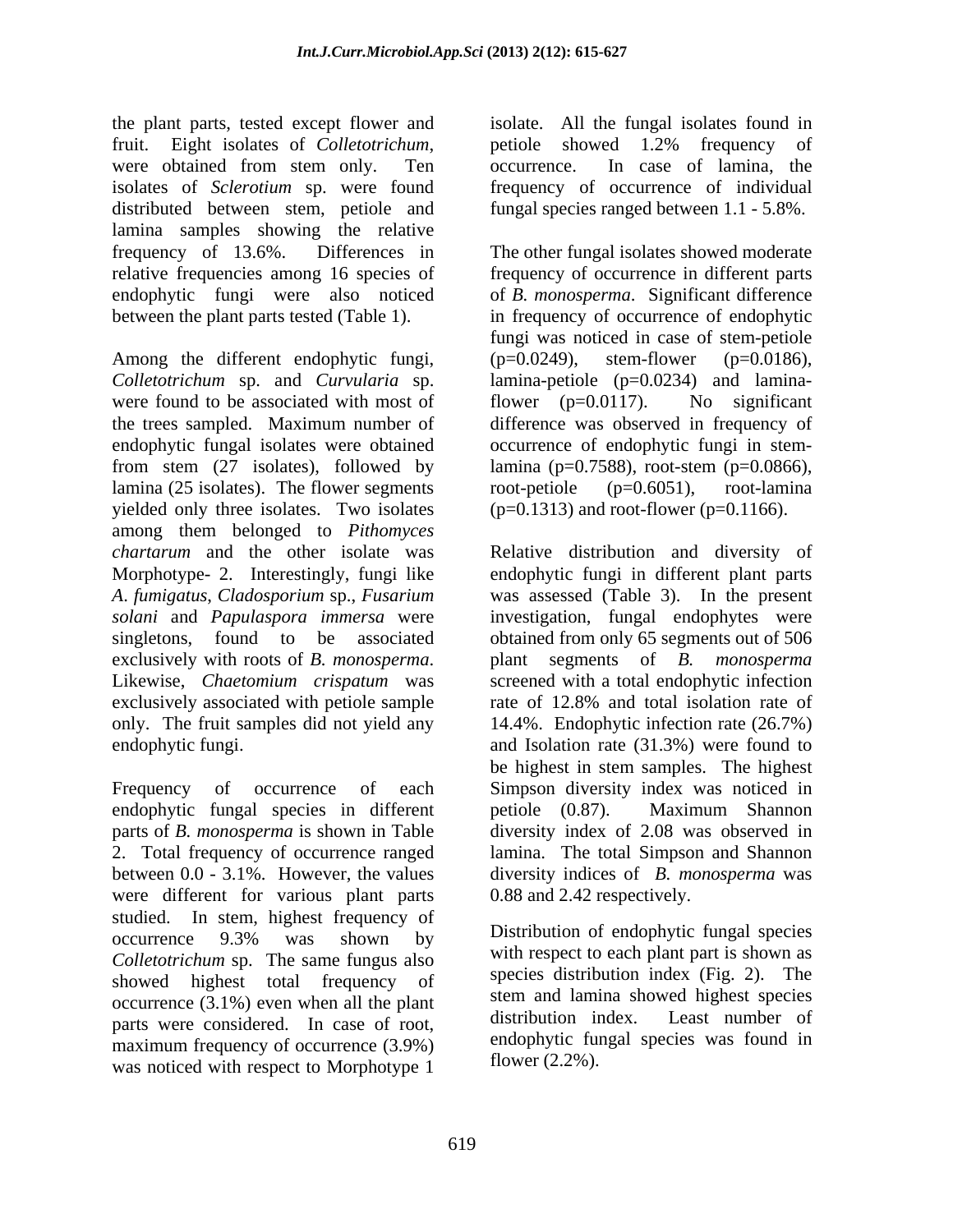### *Int.J.Curr.Microbiol.App.Sci* **(2013) 2(12): 615-627**

|                                 |                              |                |                | <b>Plant part</b> |                           | <b>Total</b><br>number                 |               | <b>Relative</b>  |
|---------------------------------|------------------------------|----------------|----------------|-------------------|---------------------------|----------------------------------------|---------------|------------------|
| <b>Classification</b>           | Fungi                        |                |                |                   |                           | <b>Root Stem Petiole Lamina Flower</b> | of fungal     | abundance<br>(%) |
|                                 |                              |                |                |                   | <b>Number of isolates</b> |                                        | isolates      |                  |
| Basidiomycota                   | Sclerotium sp.               | $\Omega$       | $\overline{4}$ |                   |                           | $\overline{0}$                         | 10            | 13.6             |
| A Sordariomycetes   Chaetomium  |                              | $\overline{0}$ | $\overline{0}$ |                   | $\overline{0}$            | $\overline{0}$                         |               | 1.3              |
|                                 | crispatum                    |                | $\overline{0}$ | $\bf{0}$          | $\overline{0}$            | $\overline{0}$                         |               |                  |
|                                 | Papulaspora<br>immersa       |                |                |                   |                           |                                        |               | 1.3              |
| $\mathbf{m}$ Hyphomycetes       | Aspergillus                  |                | $\overline{0}$ | $\Omega$          | $\overline{0}$            | $\overline{0}$                         |               | 1.3              |
|                                 | fumigatus<br>$ $ Aspergillus | $\overline{0}$ |                | $\overline{0}$    | $\bigcap$                 | $\overline{0}$                         | $\mathcal{R}$ | 4.1              |
|                                 | sydowi                       |                |                |                   |                           |                                        |               |                  |
|                                 | Cladosporium                 |                | $\overline{0}$ | $\Omega$          | $\overline{0}$            | $\overline{0}$                         |               | 1.3              |
|                                 | sp.<br>Curvularia            | $\Omega$       | $\mathcal{R}$  |                   | $\sim$                    | $\overline{0}$                         | $\mathbf{Q}$  | 12.3             |
|                                 | lunata                       |                |                |                   |                           |                                        |               |                  |
|                                 | Fusarium                     |                | $\overline{0}$ | $\overline{0}$    | $\overline{0}$            | $\overline{0}$                         |               | 1.3              |
|                                 | solani<br>Fusarium           |                |                | $\overline{0}$    | $\overline{0}$            | $\overline{0}$                         | $\bigcap$     | 2.7              |
|                                 | sterilihyphosum              |                |                |                   |                           |                                        |               |                  |
|                                 | Fusarium                     | $\overline{0}$ | $\overline{3}$ |                   |                           | $\overline{0}$                         |               | 6.8              |
|                                 | verticillioides              | $\theta$       |                |                   | 2                         | 2                                      | - 6           | 8.2              |
|                                 | Pithomyces<br>chartarum      |                |                |                   |                           |                                        |               |                  |
|                                 | Scopulariopsis               | $\overline{0}$ | 2              |                   |                           | $\overline{0}$                         |               | 5.4              |
|                                 | canadensis                   | $\overline{0}$ | $\overline{0}$ | $\overline{0}$    |                           |                                        | $\bigcap$     | 2.7              |
|                                 | Morphotype-2                 |                |                |                   |                           |                                        |               |                  |
|                                 | Morphotype- 3                | $\overline{0}$ | $\overline{a}$ |                   | $\overline{a}$            | $\overline{0}$                         |               | 6.8              |
| Coelomycetes   Colletotrichum   |                              | 2              | 8              |                   | 5 <sup>5</sup>            | $\overline{0}$                         | 16            | 21.9             |
|                                 | sp.                          | 3              | 2              |                   |                           | $\overline{0}$                         | 6             | 8.2              |
| Morphotype-1                    |                              |                |                | $\overline{0}$    |                           |                                        |               |                  |
| Total number of fungal isolates |                              | 10             | 27             | 8                 | 25                        | $\overline{3}$                         | 73            |                  |
|                                 |                              |                |                |                   |                           |                                        |               |                  |

### **Table.1** Occurrence and relative abundance of endophytic fungi in different parts of *Butea monosperma*.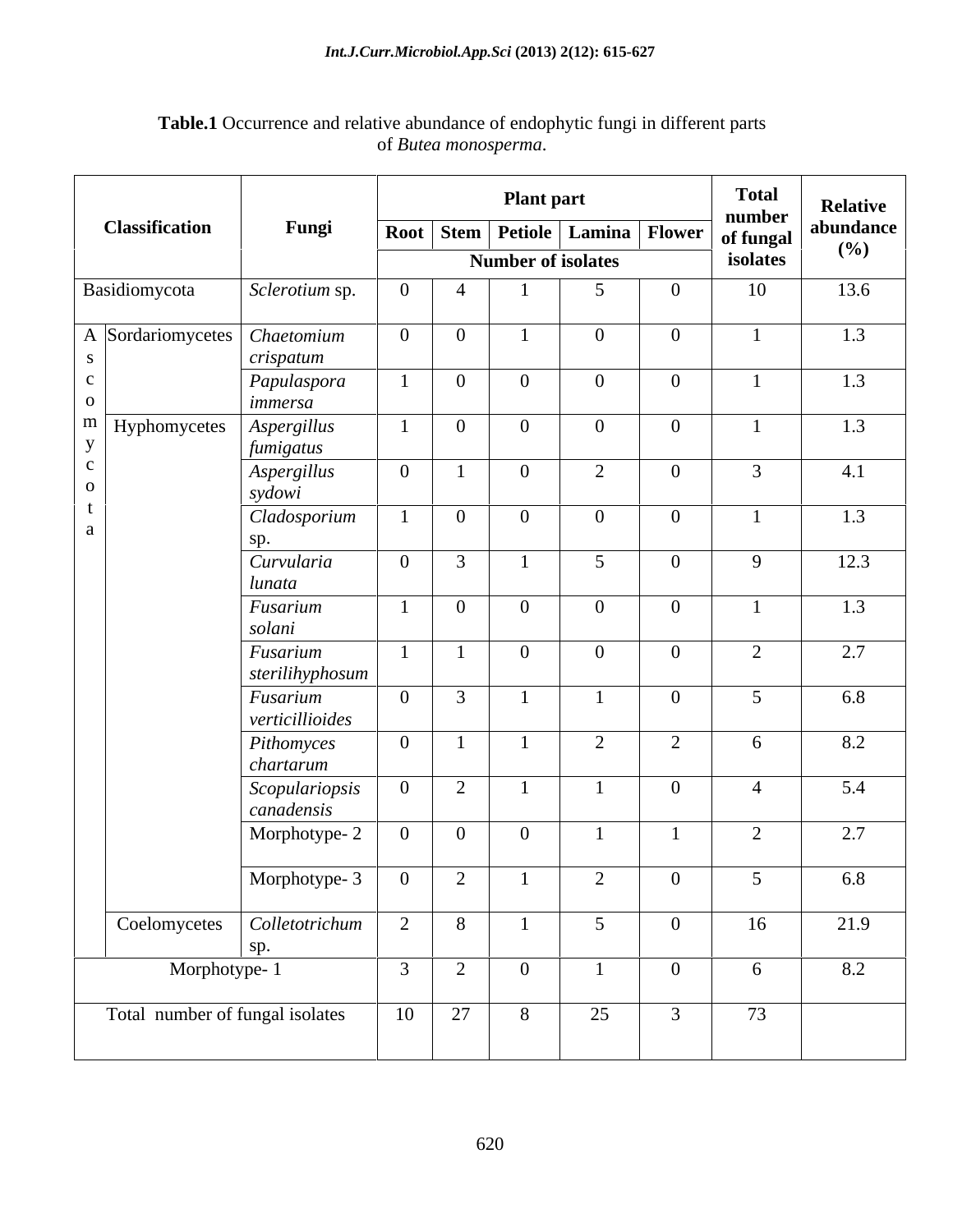|                                       |                | <b>Plant part</b> |                               |                                   |         |                       |  |
|---------------------------------------|----------------|-------------------|-------------------------------|-----------------------------------|---------|-----------------------|--|
|                                       | Root Stem      |                   |                               | Petiole   Lamina   Flower   Total |         |                       |  |
| Total number of plant parts<br>plated |                | 86                | 81                            | 85                                | 87      | 506                   |  |
|                                       |                |                   |                               | Frequency of occurrence (%)       |         |                       |  |
| Aspergillus fumigates                 |                | $0.0\,$           | $0.0\,$                       | $0.0\,$                           | $0.0\,$ | 0.1                   |  |
| Aspergillus sydowi                    | $0.0\,$        | 1.1               | $0.0\,$                       | 2.3                               | $0.0\,$ | 0.5                   |  |
| Chaetomium crispatum                  | $0.0\,$        | $0.0\,$           | $\mathsf{L} \cdot \mathsf{L}$ | $0.0\,$                           | $0.0\,$ | 0.1                   |  |
| Cladosporium sp.                      | 1.3            | $0.0\,$           | $0.0\,$                       | $0.0\,$                           | $0.0\,$ | 0.1                   |  |
| Colletotrichum sp.                    | 2.6            | 9.3               | 1.2                           | 5.8                               | $0.0\,$ | 3.1                   |  |
| Curvularia sp.                        | $0.0\,$        | 3.4               | 1.2                           | 5.8                               | $0.0\,$ | 1 <sub>7</sub><br>1.1 |  |
| Fusarium solani                       |                | $0.0\,$           | $0.0\,$                       | $0.0\,$                           | $0.0\,$ | $\Omega$ 1            |  |
| $\vert$ Fusarium verticilloides       | 0 <sub>0</sub> | 3.4               | 1.2                           | $0.0\,$                           | $0.0\,$ | 0.7                   |  |
| <b>Fusarium sterilihyphosum</b>       |                | 11                | $0.0\,$                       |                                   | $0.0\,$ | 0.5                   |  |
| Papulaspora immerse                   | 1 <sub>2</sub> | $0.0\,$           | $0.0\,$                       | $0.0\,$                           | $0.0\,$ | 0.1                   |  |
| Pithomyces chartarum                  | $0.0\,$        | $-1$ 1            | 1.2                           | 2.3                               | 2.2     | 1.1                   |  |
| Sclerotium sp.                        | 0.0            | 4.6               | 1.2                           | 5.8                               | $0.0\,$ | 1.9                   |  |
| Scopulariopsis canadensis             | $\Omega$       | 2.3               | 1.2                           |                                   | 0.0     | $\Omega$ $\tau$       |  |
| Morphotype-1                          | 3Q             | 2.3               | $0.0\,$                       |                                   | $0.0\,$ | $1\quad1$             |  |
| Morphotype-2                          | $0.0\,$        | $0.0\,$           | $0.0\,$                       |                                   |         |                       |  |
| Morphotype- 3                         | $0.0\,$        | 2.3               | 1.2                           | 2.3                               | $0.0\,$ | 0.9                   |  |

**Table.2** Frequency of occurrence of each endophytic fungal species in different parts of *Butea*

has a profound impact on infection domain number of fungal isolates belonged to of endophytes (Stone *et al*., 2004). In the *Colletotrichum* sp. capable of colonizing present study, more than 75 samples for in most of the plant parts studied. Isolates each plant part was used providing belonging to *Curvularia* sp. and substantial sample size for diversity *Sclerotium* sp. were distributed among assessment. Host specificity and tissue recurrence are important considerations during fungal diversity estimates (Hyde, specific plant part. This highlights the 2001). Majority of the fungal endophytes importance of assessing endophytic fungal were found to be associated with stem and diversity with respect to plant parts. Many lamina. Such tissue specific occurrence of the reports concerning endophytic fungi has been reported in other plants (Arnold use one or two plant parts for isolation *et al*., 2001; Ananda and Sridhar, 2002; (Bayman *et al*., 1997; Arnold *et al*., 2001; Kumar and Hyde, 2004; Marquez *et al*., 2008; Sun *et al*., 2012).

Sampling efficiency for species diversity The results also indicated that maximum The results also indicated that maximum belonging to *Curvularia* sp. and stem, petiole and lamina samples. Few of the fungal isolates were confined to diversity with respect to plant parts. Many Ananda and Sridhar, 2002; Marquez *et al*., 2008; Zhang *et al*., 2009; Sun *et al*., 2012).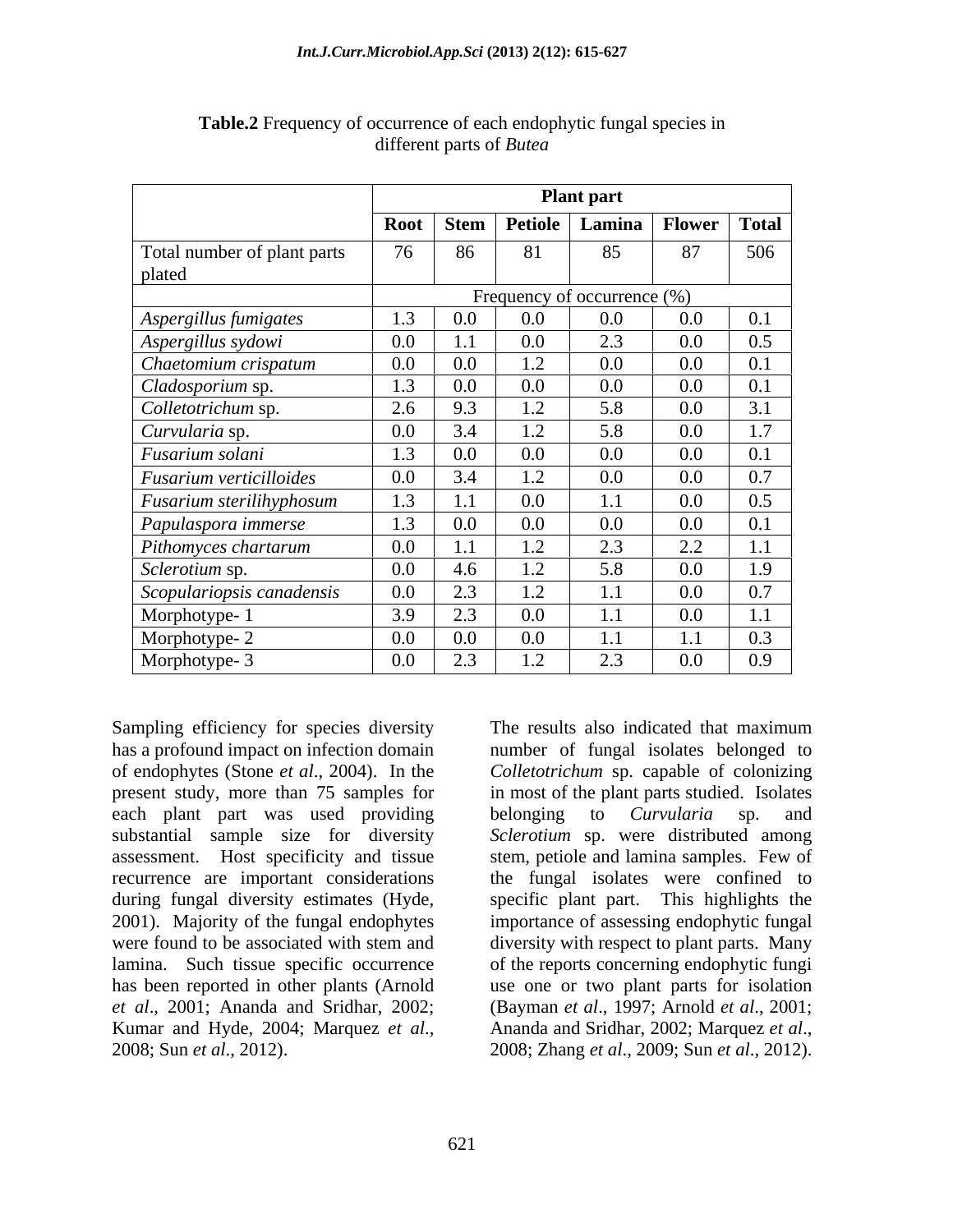| <b>Activity</b>        | Root | Stem          | <b>Petiole</b> | Lamina | Flower Fruit Total |                         |      |
|------------------------|------|---------------|----------------|--------|--------------------|-------------------------|------|
| Number of segments     | 76   | 86            | 81             | 85     | 87                 | $\Omega$ 1<br><b>11</b> | 506  |
| screened               |      |               |                |        |                    |                         |      |
| Number of segments     |      | 23            |                | 22     |                    |                         | 65   |
| colonized by fungi     |      |               |                |        |                    |                         |      |
| Total number of fungal |      | 10            |                | 10     |                    |                         | 16   |
| species obtained       |      |               |                |        |                    |                         |      |
| Total number of fungal | 10   | 27            |                | 25     |                    |                         | 73   |
| isolates obtained      |      |               |                |        |                    |                         |      |
| Endophytic Infection   | 11.8 | 26.7          | 9.8            | 25.8   | 3.4                | $0.0\,$                 | 12.8 |
| rate $(\%)$            |      |               |                |        |                    |                         |      |
| Isolation rate (%)     | 13.1 | 31.3          | 9.8            | 29.4   | 3.4                | $0.0\,$                 | 14.4 |
| Simpson diversity      |      | $0.82 \ 0.84$ | 0.87           | 0.85   | 0.44               | $0.0\,$                 | 0.88 |
| index                  |      |               |                |        |                    |                         |      |
| Shannon diversity      | 1.83 | 2.07          | 2.07           | 2.08   | 0.63               | $0.0\,$                 | 2.42 |
| index                  |      |               |                |        |                    |                         |      |

**Table.3** Distribution of endophytic fungi in different parts of *Butea monosperma*

However, tissue specific distribution of Endophytic fungal diversity and tissue tissue specificity (Rivera-Orduna et al., specific distribution in *B. monosperma* 2011; Sun *et al.*, 2011a; Sawmya *et al.*, was established in this study. Frequency of 2013). Some fungi are found to be extent of occurrence of a specific fungus owing to continual colonization associated with plant part, in spite of (Curvularia sp., F. verticillioides, sample size being different in each part. It  $P$ . *chartarum*, *S. canadensis,* understanding distribution and diversity of Morphotype-2). There are isolates

colonization of endophytic fungi in them. Though various parameters are used for

endophytic fungi is also evident plants, the species distribution index (Suryanarayanan and Vijaykrishna, 2001; calculated here show relative distribution Kumar and Hyde, 2004; Rosa *et al*., 2012). of fungal species with respect to plant Differential distribution of endophytic parts screened. Species composition and fungi in different parts of *Lepenthes* sp. frequency of occurrence depends on tissue has been noticed (Bayman *et al*., 1997). type. Some endophytic fungi show host or occurrence (%) provides information on associated with stem, petiole and lamina is an excellent parameter for *Colletotrichum* sp., Sclerotium and endophytic fungi (Ananda and Sridhar, exclusively growing in root (*A. fumigatus*, 2002). *P. immersa* and *Cladosporium* sp.) and Higher percentage of endophytic infection some fungi exclusively in stem and lamina rate and isolation rate in stem and lamina of *Suaeda* species and few overlapping samples indicated the maximum fungal species present in both the parts assessing endophytic association with tissue specificity (Rivera-Orduna *et al*., 2011; Sun *et al*., 2011a; Sawmya *et al*., 2013). Some fungi are found to be owing to continual colonization (*Curvularia* sp., *F. verticillioides*, *P. chartarum*, *S*. *canadensis*, *Colletotrichum* sp., *Sclerotium* and Morphotype-2). There are isolates petiole (*C. crispatum*). Occurrence of fungal species present in both the parts have been reported (Sawmya *et al*., 2013; Sun *et al*., 2011b).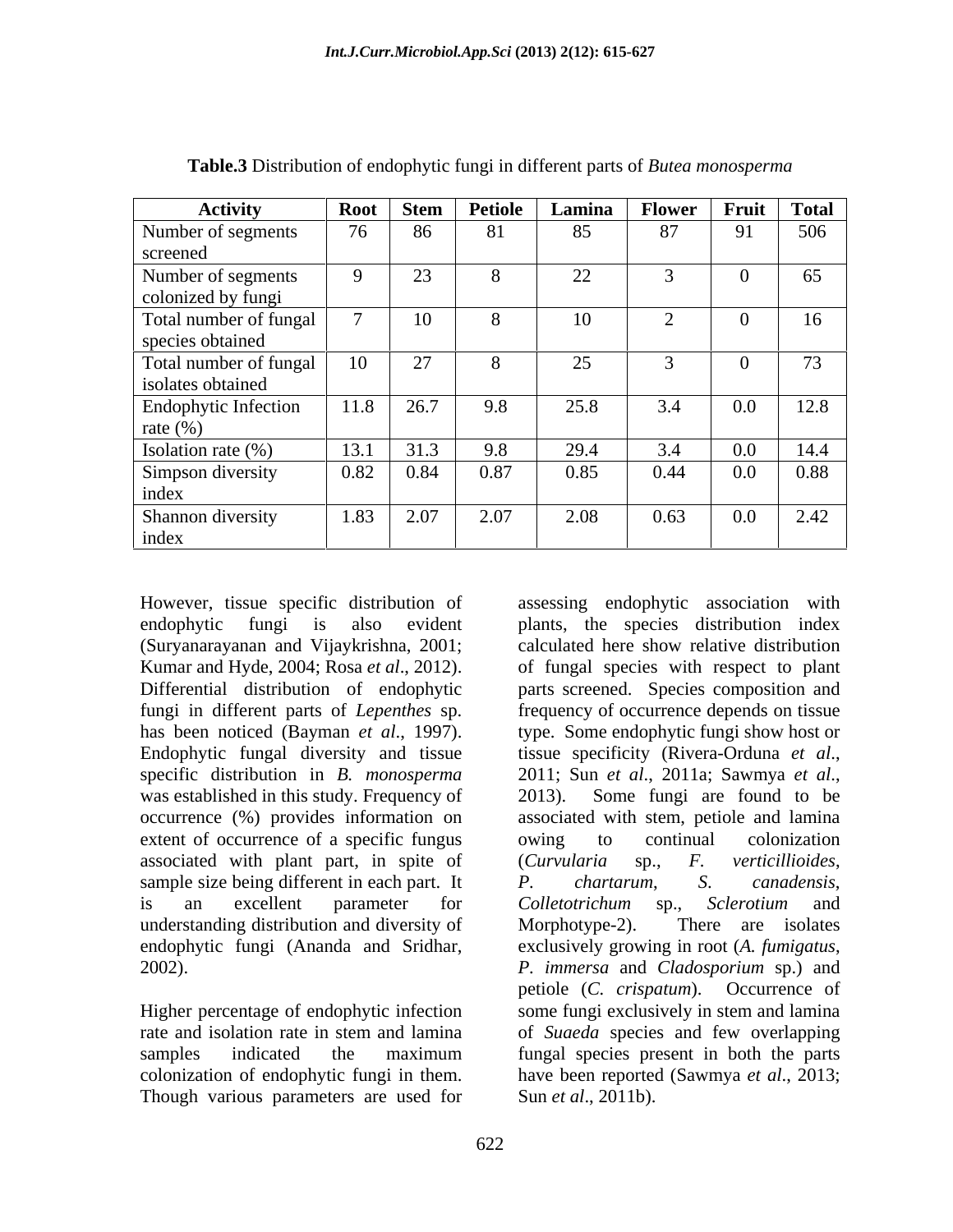**Figure.1** Endophytic fungal morphotypes associated with *Butea monosperma*. a) Morphotype-1, b) Morphotype-2, c) Morphotype-3. Bar=50 $\mu$ m



**Figure.2** Species distribution index (%) of endophytic fungi in different parts of *Butea monosperma*.





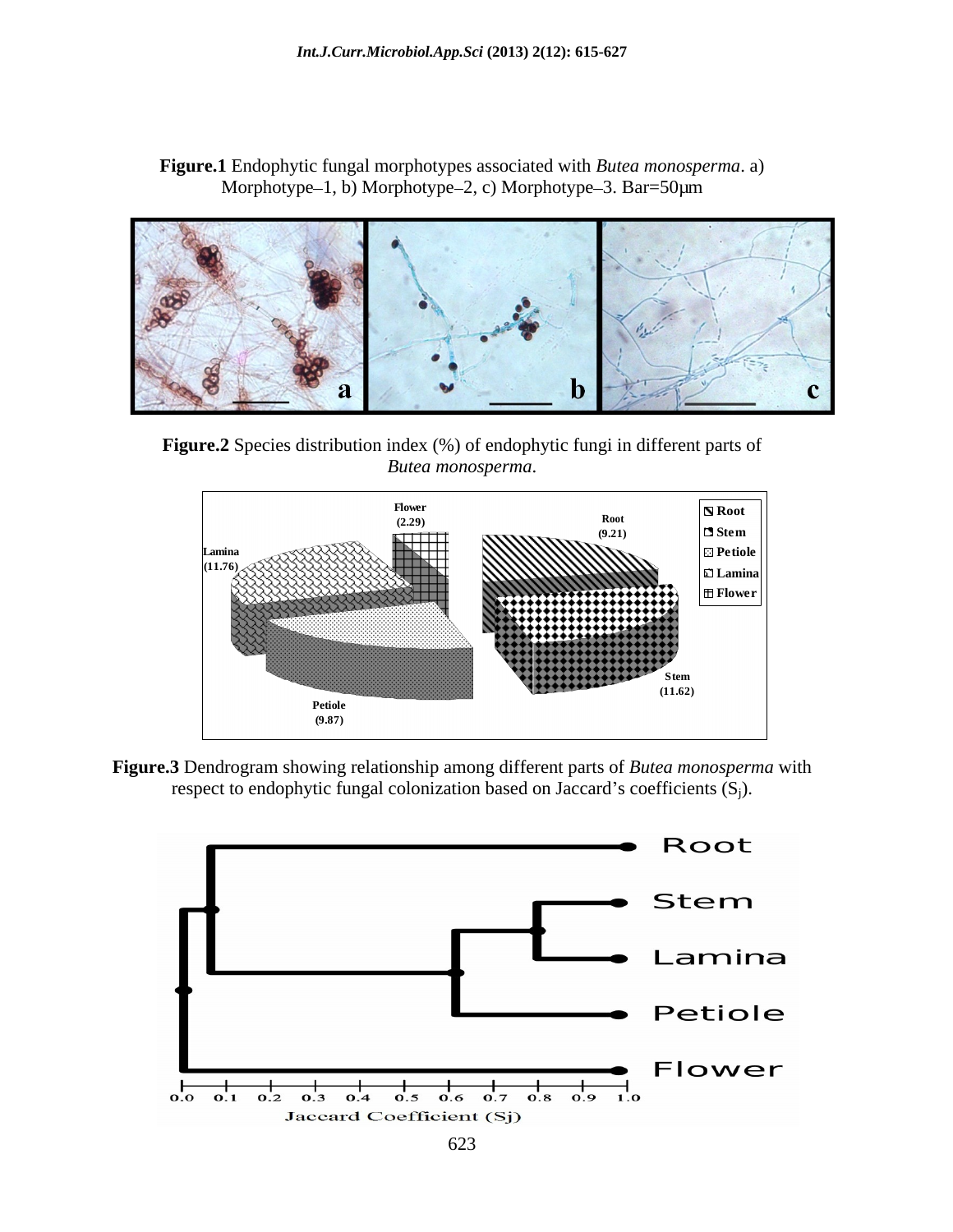Preferential colonization of each of this University for providing the laboratory depends on fungal isolate and the tissue growth. In case of downy mildew fungi actively dividing cells at the shoot tip and Institute of Science, Bangalore for differentiated tissues are not colonized (Safeeulla, 1976). Low number of fungi were found in flower, may be due to non **References** availability of sufficient nutrients in comparison with leaves. No fungi were found associated with fruit which may be due to the presence of inhibitors or differential growth of fungi. The plant is mainly propagated through seeds and Arnold, A.E., and Lutzon, F., 2007. Diversity<br>and host range of foliar fungal hence vertical transmission of endophytic and host range of folial fungal hence vertical transmission of endophytic endophytes: Are tropical leaves fungi needs further investigation. biodiversity hot spots. Ecology. 88: 541-Simpson and Shannon diversity indices  $\frac{549}{549}$ . obtained in the present study appears to be Arnold, A.E., Maynard, Z., and Gilbert, G.S., significant in comparison with other <br>2001. Fungal endophytes in endophytic fungal diversity of tropical plants (Sun *et al*., 2012; Bezerra *et al*., 2013).

Calculation of Jaccard's coefficient Coley, P.D., and Kursar, I.A., 2000. Are provided information on relationship of the transmission of the transmission of the transmission of the transmission of the transmission of the transmission of the transmission of the transmission of the transmission of th plant parts with respect to colonization by endophytic fungi. Higher Jaccard's E., Maynard, Z., Robbins, N., and Herre, coefficient between stem and lamina probably indicate extended colonization of endophytic fungi between the parts. Endophytic fungi present in stem, petiole Barnett, H.L., and Hunter, B.B., 1972. and lamina samples were *Colletotrichum* sp., *Fusarium verticilloides*, *Pithomyces chartarum*, *Scopulariopsis canadensis*, *Curvularia* sp. and Morphotype-2. Hence, it is essential to follow component plating for isolation of endophytic fungi. Even the medicinal value of plants is dependent  $\frac{25.143-149}{135.143-149}$ on the chemistry of the plant part used. Further, it will be prudent to test the influence of endophytic fungi on rice seed. Proc. Int. Seed Testing Assoc. medicinal value of the plant. 35, 99-119.

# **Acknowledgement** applications,

We sincerely express our gratitude to

facilities. First author is grateful to OBC cell, Kuvempu University and Indian financial assistance.

## **References**

- Ananda, K., and Sridhar, K.R., 2002. Diversity of endophytic fungi in the roots of mangrove species on the west coast of India. Can. J. Microbiol. 48: 871-878.
- Arnold, A.E., and Lutzoni, F., 2007. Diversity and host range of foliar endophytes: Are tropical leaves 549.
- 2001. Fungal endophytes in dicotyledonous neotropical trees: patterns of abundance and diversity. Mycol. Res. 12: 1502-1507.
- Arnold, A.E., Maynard, Z., Gilbert, G.S., Coley, P.D., and Kursar, T.A., 2000. Are tropical endophytes hyperdiverse? Ecol. Lett. 3: 267-274.
- Arnold, E.A., Mejia, L.C., Kyllo, D., Rojas, E.A., 2003. Fungal endophytes limit pathogen damage in a tropical tree. Proc. Nat. Acad. Sci. USA 100: 15649-15654.
- Barnett, H.L., and Hunter, B.B., 1972.<br>Illustrated genera of imperfect fungi,  $3^{rd}$ rd ed. Burgess publishing company, USA. pp. 218.
- Bayman, P., Lebron, L.L., Tremblay, R.L., and Lodge, D.J., 1997. Variation in endophytic fungi from roots and leaves of *Lepenthes* (Orchidaceae). New. Phytol. 135: 143-149.
- Beniot, M.A., and Mathur, S.B., 1970. Identification of species of *Curvularia* on **35**, 99-119.
- Benson, H.J., 1994. Microbiological  $6<sup>th</sup>$  ed. Wm.C. Brown <sup>th</sup> ed. Wm.C. Brown Publishers, Dubuque. pp. 447.
- Kuvempu University and Davangere  $\frac{1}{2}$  endoptives from eactus Cereus iamacarum Bezerra, J.D.P., Santos, M.G.S., Barbosa, R.N., and Svedese, V.M., 2013. Fungal endophytes from cactus *Cereus jamacaru*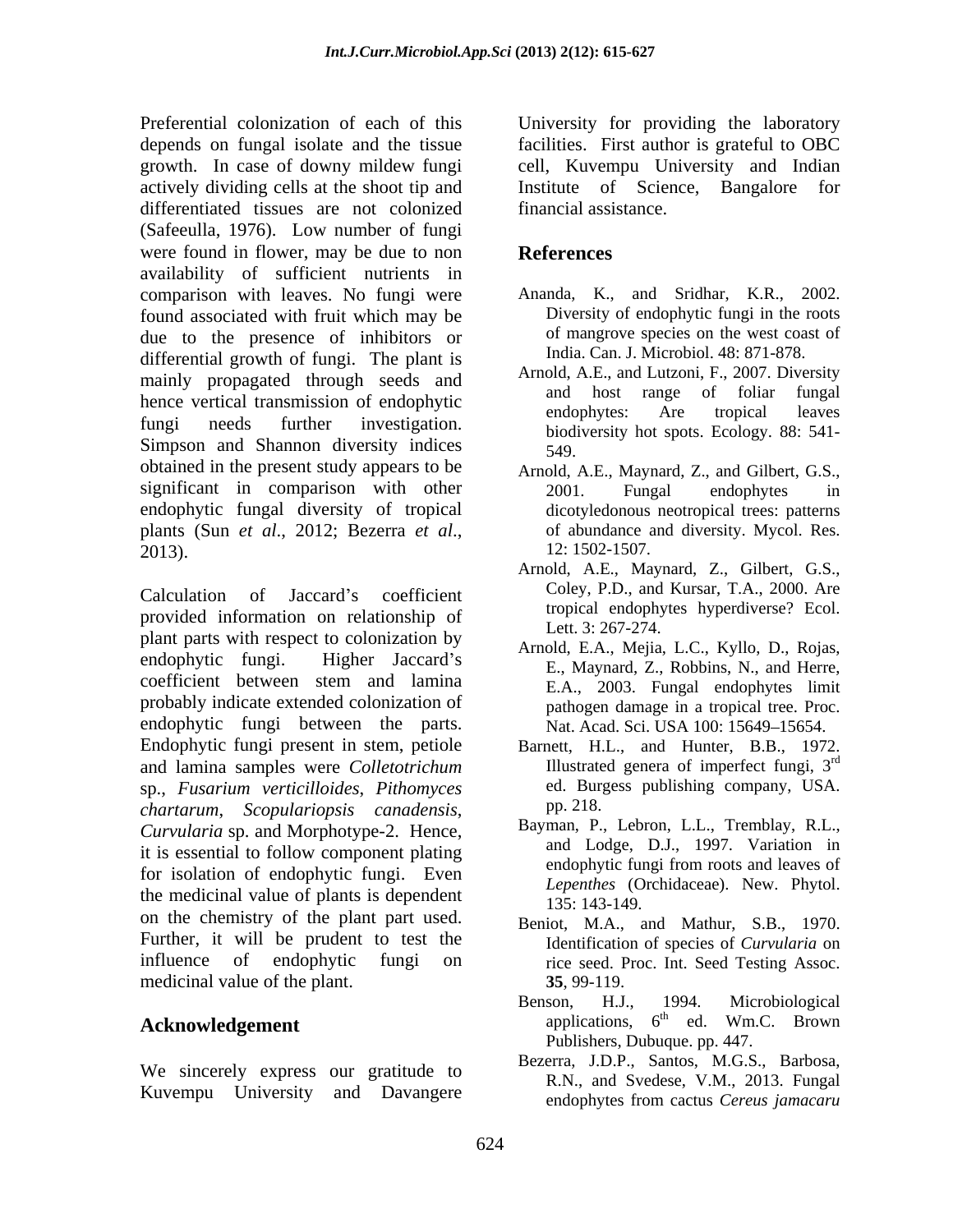study. Symbiosis 60, 53-63.

- Bezerra, J.D.P., Santos, M.G.S., Svedese, Hyde, K.D., 2001. Where are the missing Paiva, L.M., and Souza-Motto, C.M., and preliminary screening for enzyme 33:163-173.
- Bhuvaneshwari, V., and Muthumary, J., 2005. Diversity and seasonal influence of fungal
- 
- consequences of endophyte symbiosis
- Domsch, K.H., Gams, W., and Anderson, USA. pp. 274. Vol.1. Academic press Ltd. Great Britain.
- Ellis, E.B., 1971. Dematiaceous Li, W.C., Zhou, J., Guo, S.Y., and Guo, L.D.,
- Ganley, R.J., Brunsfeld, S.J., and Newcombe, Mahesh, B., Tejasvi, M.V., Nalini, M.S., G., 2004. A community of unknown
- Guo, L.D., Huang, G.R., and Wang, Y., 2008. Maheswari, S., and Rajagopal, K., 2013. (Pinaceae) in the Dongling Mountains,
- Hawksworth, D.L., Kirk, P.M., Sutton, B.C., Bisby's Dictionary of the Fungi.  $8<sup>th</sup>$  ed.
- Huang, W.Y., Cai, Y.Z., Hyde, K.D., Corke, H., and Sun, M., 2008. Biodiversity of

in Brazilian tropical dry forest: a first traditional Chinese medicinal plants. Fungal Divers. **33**, 61-75.

- V.M., Lima, D.M.M., Fernandes, M.J.S., fungi? Does Hong Kong have any answers? Mycol. Res. 105: 1514-1518.
- 2012. Richness of endophytic fungi from Hyde,K.D., and Soytong, K., 2008. The *Opuntia fiscus-indica* Mill. (Cactaceae) fungal endophyte dilemma. Fungal Divers. 33: 163-173.
- production. World J. Microbiol. Kharwar, R.N., Verma, V.C., Strobel, G., and Biotechnol. 28: 1989-1995. Ezra, D., 2008. The endophytic fungal complex of *Catharanthus roseus* (L.) G. Don. Curr. Sci. 95: 228-233.
- endophytes in five medicinal plant Kumar, D.S.S., and Hyde, K.D., 2004. species. Kavaka. 33: 39-55. Biodiversity and tissue reoccurrence of Chokchaisiri, R., Suaisom, C., Riphota, S., and Chindaduang, A., 2009. Bioactive *wilfordii*. Fungal Divers. 17: 69-90. endophytic fungi from *Tripterygium*
- flavonoids of the flowers of *Butea*  Kumar, D.S.S., Lau, C.S., Wan, J.M.F., Yang, *monosperma*. Chem. Pharm. Bull. 57: D., and Hyde, K.D., 2005. 428-432. Immunomodulatory compounds from Clay, K., and Schardl, C.L., 2002. *Pestalotiopsis leucothes* (HKUCC 10197), Evolutionary origins and ecological an endophytic fungus of *Tripterygium*  D., and Hyde, K.D., 2005. Immunomodulatory compounds from *wilfordii*. Life Sciences 78: 147-156.
	- with grasses. American Naturalist 160, Larone, D.H., 1995. Medically important 99–127. **Example 2018** 12 and 2<sup>rd</sup> ed. ASM Press, Washington DC, fungi. 3<sup>rd</sup> ed. ASM Press, Washington DC, USA. pp. 274.
	- T.H., 1980. Compendium of soil fungi, Leslie, J.F., and Summerell, B.A., 2006. The pp. 859. Publishing, Iowa, USA. pp. 388. *Fusarium* laboratory manual. Blackwell
	- Hyphomycetes. Common wealth 2007. Endophytic fungi associated with mycological institute Kew, England. pp. lichens in Baihua mountain of Beijing, 608. China. Fungal Divers. 25: 69–80.
	- endophytic fungi in western white pine. Endophytic microflora of inner bark of Proc. Nat. Acad. Sci. USA 101: 10107- *Azadirachta indica* A. Juss. Curr. Sci. 88: 10112. 218-219. Prakash, H.S., and Shetty, H.S., 2005. 218-219.
	- Seasonal and tissue age influences on Biodiversity of endophytic fungi in endophytic fungi of *Pinus tabulaeformis Kigelia pinnata* during two different seasons. Curr. Sci. 104: 515-518.
	- Beijing. J. Integra. Plant Biol. 50: 997- Marquez, S.S., Bills, G.F., and 1003. Zabalgogeazcoa, I., 2008. Diversity and and Pegler, D.N., 1995. Ainsworth and from two sympatric coastal grasses.  $^{th}$  ed. Fungal Divers. 33, 87-100. Marquez, S.S., Bills, G.F., and structure of fungal endophytic assemblage Fungal Divers. **33**, 87-100.
	- CAB International, Kew, United Prajapathi, N.P., Purohit, S.S., Sharma A.K., Kingdom. pp. 616. The same of the same and Kumar, T., 2003. A hand book of the same of the same of the same of medicinal plants. Agribios, Jodhpur, India. pp. 545.
	- endophytic fungi associated with 29 Rao, C.K., 2000. Material for the database of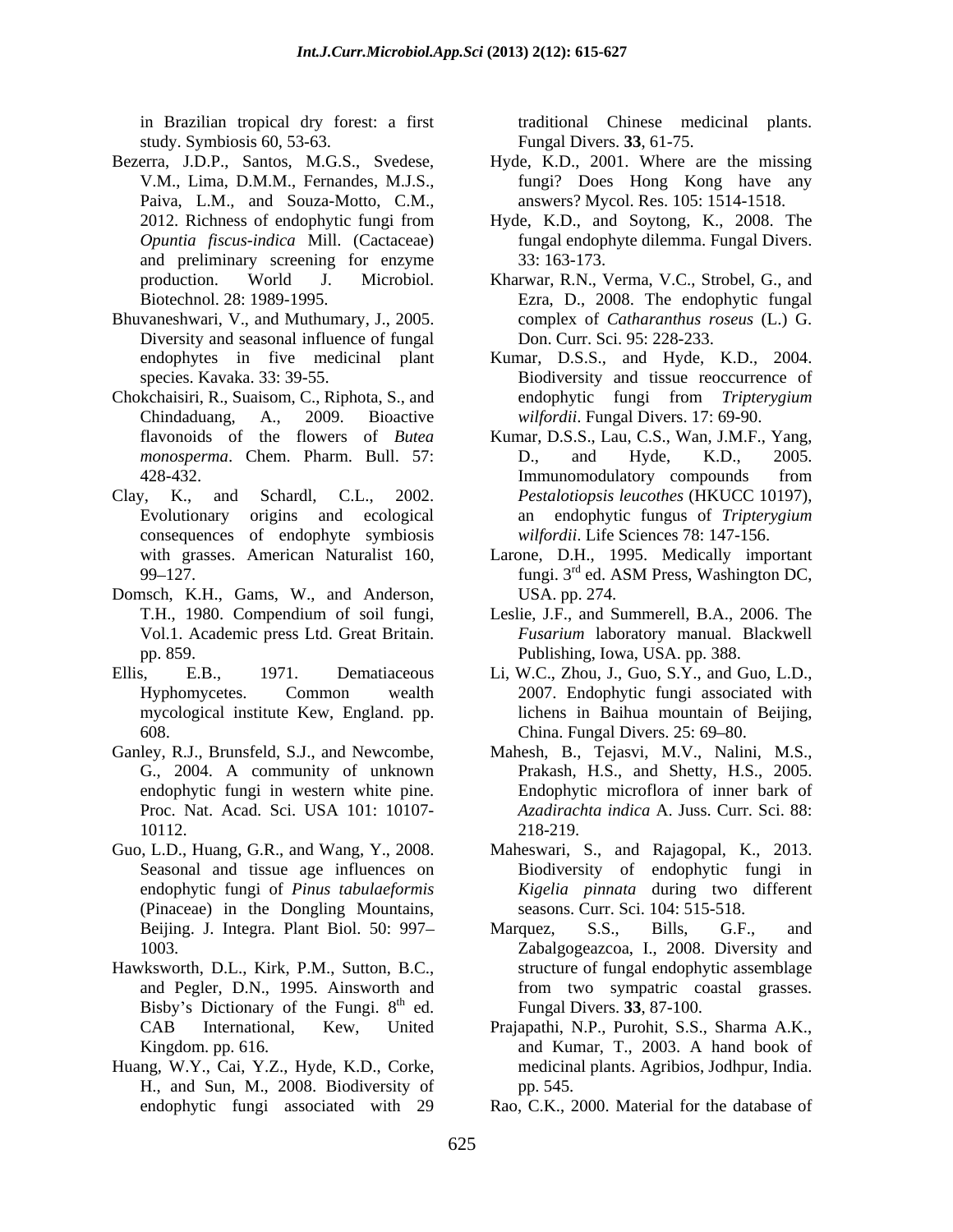for Science and Technology, Karnataka, 3:864-871.

- Rivera-Orduna, F.N., Suarez-Sanchez, R.A., 2011. Diversity of endophytic fungi of
- Rocha, A.C.S., Garcia, D., Uetanabaro, Foliar endophytic fungi from *Hevea*
- Rodriguez, R.J., White, J.F., Arnold, A.E., and Redman, R.S., 2009. Fungal endophytes:
- Rosa, L.H., Tabanca, N., Techen, N., Wedge, D.E., Pan, Z., Bernier, U.R., Becnel, J.J., R.M., 2012. Diversity and biological with micropropogated medicinal plant
- Safeeulla, K.M., 1976. Biology and control of the downy mildews of pearl millet,
- Sawmya, K., Vasudevan, T.G., and Murali, orchid species - pointer towards organ
- Schardl, C.L., and Phillips, T.D., 1997. Community composition of endophytic
- 
- Schulz, B., Wanke, U., Draeger, S., and Aust, Suryanarayanan, T.S., Murali, T.S., H.J., 1993. Endonbvtes from herbaceous Thirunavukkarasu, N., and Rajulu,
- Sharma, A. K., and Deshwal, N., 2011. An

medicinal plants. Karnataka State Council *monosperma*. Intern. J. Pharm. Tech. Res. 3: 864-871.

- India. pp. 230. Srinivasan, M.C., Chidambaram, P., Mathur, Flores-Bustamante, Z.R., Gracida- method for inducing sporulation in seed- Rodriguez, J.N., and Flores-Cotera, L.B., borne fungi. Trans. Br. Mycol. Soc. 56: S.B., and Neergaard, P., 1971. A simple 31-35.
- *Taxus globosa* (Mexican yew). Fungal Stierle, A., Strobel, G., and Stierle, D., 1993. Divers. 47: 65-74. Taxol and taxane production by A.P.T., and Carneiro, R.T.O., 2011. fungus of Pacific yew. Science 260: 214- *Taxomyces andreanae*, an endophytic 216.
- *bresiliensis* and their antagonism on Stone, J.K., Polishook, J.D., and White Jr., *Microcyclus ulei*. Fungal Divers**. 47:** 75- J.F., 2004. Endophytic fungi. In: Mueller, 84. G.M., Bills, G.F., Foster, M.S., (Eds.) Biodiversity of fungi. Elsevier Academic Press, Burlington. pp. 241-270.
- diversity and functional roles. New Strobel, G., Daisy, B., Castillo, U., and Phytol. 182: 314-330. Harper, J., 2004. Natural products from endophytic microorganisms. J. Nat. Prod. **67:** 257-268.
- Agramonte, N.M., Walker, L.A., Moraes, Strobel, G.A., and Daisy, B., 2003. activities of endophytic fungi associated and their natural products. Microbiol. Mol. Strobel, G.A., and Daisy, Bioprospecting for microbial endophytes Biol. Rev. 67: 491-502.
- *Echinacea purpurea* (L.) Moench. Sumitra, M., Manikandan, P., and Suguna, L., American J. Plant Sci. 3: 1105-1114. 2005. Efficacy of *Butea monosperma* on dermal wound healing in rats. The Intern. J. Biochem. Cell Biol. 37: 566-573.
- sorghum and finger millet. Wesley press, Sun, X., Ding, Q., Hyde, K.D., and Guo, L.D., Mysore, India. pp. 304. 2012. Community structure and T.S., 2013. Fungal endophytes from two 2012. Community structure and preference of endophytic fungi of three woody plants in a mixed forest. Fungal Ecol. 5: 624-632.
- specificity. Czech Mycol. 65: 89–101. Sun, X., Guo, L., and Hyde, K.D., 2011a. Protective grass endophytes. Plant fungi in *Acer truncatum* and their role in Diseases. 81: 430-438. decomposition. Fungal Divers. 47: 85-95. Sun, X., Guo, L., and Hyde, K.D., 2011a. Community composition of endophytic
- Schulz, B., Guske, S., Dammann, U., and Sun, Y., Wang, Q., Lu, X.D., Okane, I., and Boyle, C., 1998. Endophyte-host Kakishima, M., 2011b. Endophytic fungi interactions II. Defining symbiosis of the associated with two *Suaeda* species endophyte-host interaction. Symbiosis. 25: growing in alkaline soil in China. 213-227. Mycosphere 2: 239-248.
	- H.J., 1993. Endophytes from herbaceous plants: effectiveness of surface M.B.G., 2011. Endophytic fungal sterilization methods. Mycol. Res. 97: communities in woddy perinnials of three 1447-1450. tropical forest types of the Western Ghats, overview: on phytochemical and 913-928. Suryanarayanan, T.S., Murali, T.S., Thirunavukkarasu, N., and Rajulu, M.B.G., 2011. Endophytic fungal southern India. Biodivers. Conserv. 20: 913-928.

pharmacological studies of *Butea*  Suryanarayanan, T.S., Senthilarasu, G., and